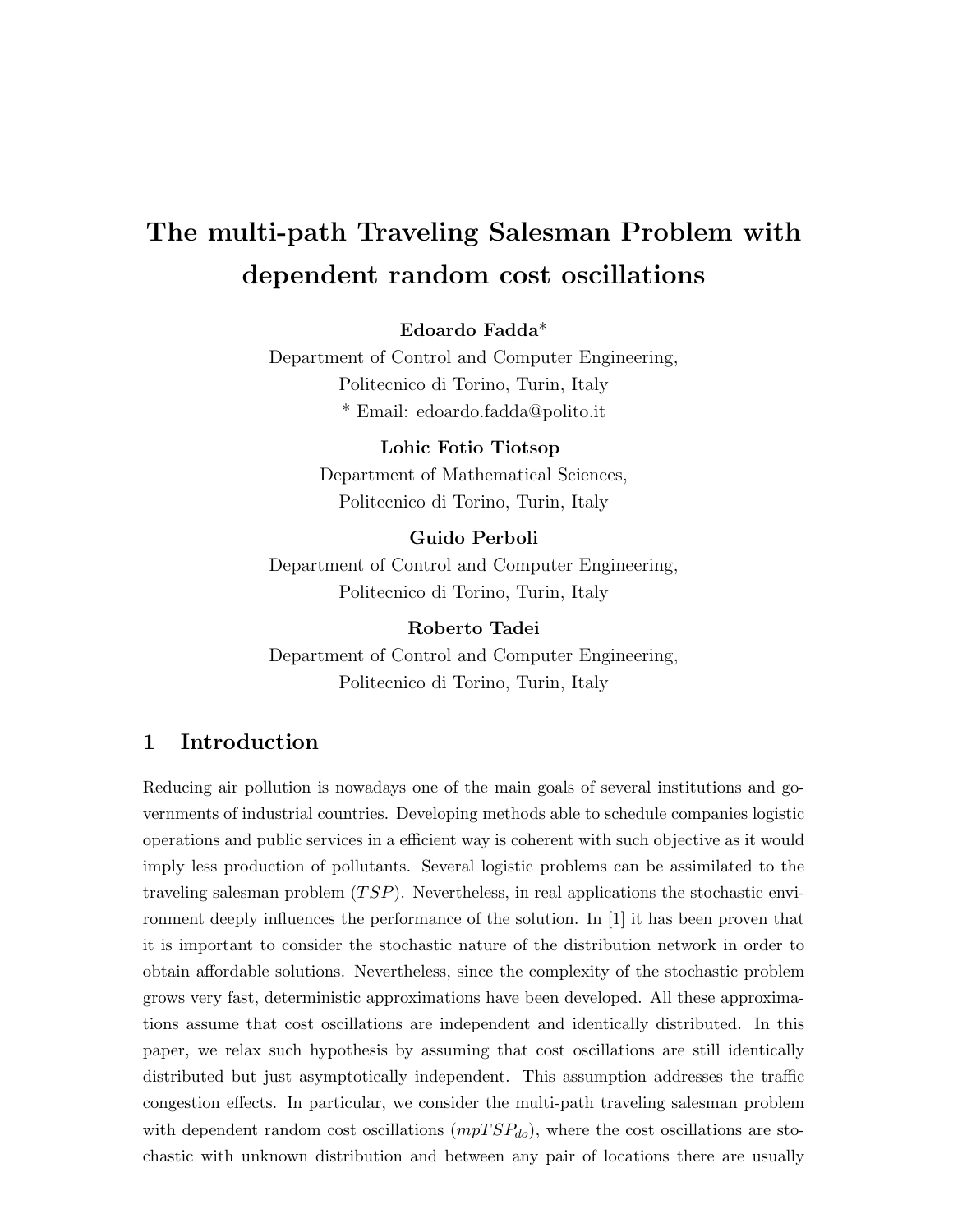several alternative paths. We propose a method to find a deterministic approximation solution of the  $mpTSP_{do}$  and we evaluate its quality and efficiency.

#### 2 The stochastic problem

Let us consider a graph network characterized by a set of locations  $N$ , a set of scenarios S and a set of all possible paths  $P = \{P_{ij}\}\$ connecting location  $i \in N$  to location  $j \in N$ . Further, we consider  $c_{ij}^p$  the unit deterministic cost associated to the path  $p \in P_{ij}$ ,  $\Theta_{ij}^{ps}$  the random oscillation of the deterministic cost  $c_{ij}^p$  under scenario  $s \in S$  and  $C_{ij}^{ps}(\Theta) = c_{ij}^p + \Theta_{ij}^{ps}$ the total unit cost required for travelling from the location  $i$  to the location  $j$  using path  $p \in P_{ij}$  under scenario s. Finally, let us consider variable  $x_{ij}^p$  equals 1 if path  $p \in P_{ij}$ is selected and 0 otherwise and variable  $y_{ij}$  equals 1 if location j is visited directly after location  $i$  and 0 otherwise. The model of the multi-path traveling salesman problem with dependent travel cost oscillations problem is

$$
\min_{x,y} \mathbf{E}_{\Theta} \left[ \sum_{i \in N} \sum_{j \in N} y_{ij} \sum_{p \in P_{ij}} \sum_{s \in S} x_{ij}^p C_{ij}^{ps}(\Theta) \right]
$$
(1)

subject to

$$
\sum_{j \in N, j \neq i} y_{ij} = 1 \quad \forall i \in N \tag{3}
$$
\n
$$
\sum_{i \in N, i \neq j} y_{ij} = 1 \quad \forall j \in N \tag{3}
$$

$$
\sum_{i \in U} \sum_{j \in U} y_{ij} \ge 1 \quad \forall \ U \subset N \qquad (4) \qquad \sum_{p \in P_{ij}} x_{ij}^p = y_{ij} \quad \forall i \in N \quad j \in N \qquad (5)
$$

$$
x_{ij}^p \in \{0, 1\} \quad \forall p \in P_{ij} \quad \forall i \in N \quad \forall j \in N \quad (6) \qquad y_{ij} \in \{0, 1\} \quad \forall i \in N \quad \forall j \in N \qquad (7)
$$

The objective function (1) minimizes the expected total cost, constraints (2) and (3) ensure that each location is visited once, while constraints (4) prevent the formation of subtours. Finally, constraints (5) link variables  $x_{ij}^p$  to  $y_{ij}$  and (6) and (7) are the integrality constraints.

#### 3 A deterministic approximation of the stochastic problem

Following the approach of [1] we consider that the cost required for traveling from location  $i$  to location  $j$  is

$$
C_{ij}(\Theta) = \min_{p \in P_{ij}} \left( c_{ij}^p + \min_{s \in S} \Theta_{ij}^{ps} \right)
$$
 (8)

From this consideration, the variables  $x_{ij}^p$  assume value 1 iff p is the cheapest path. Moreover, from Eq. (8) and from the linearity of the expected value the objective value function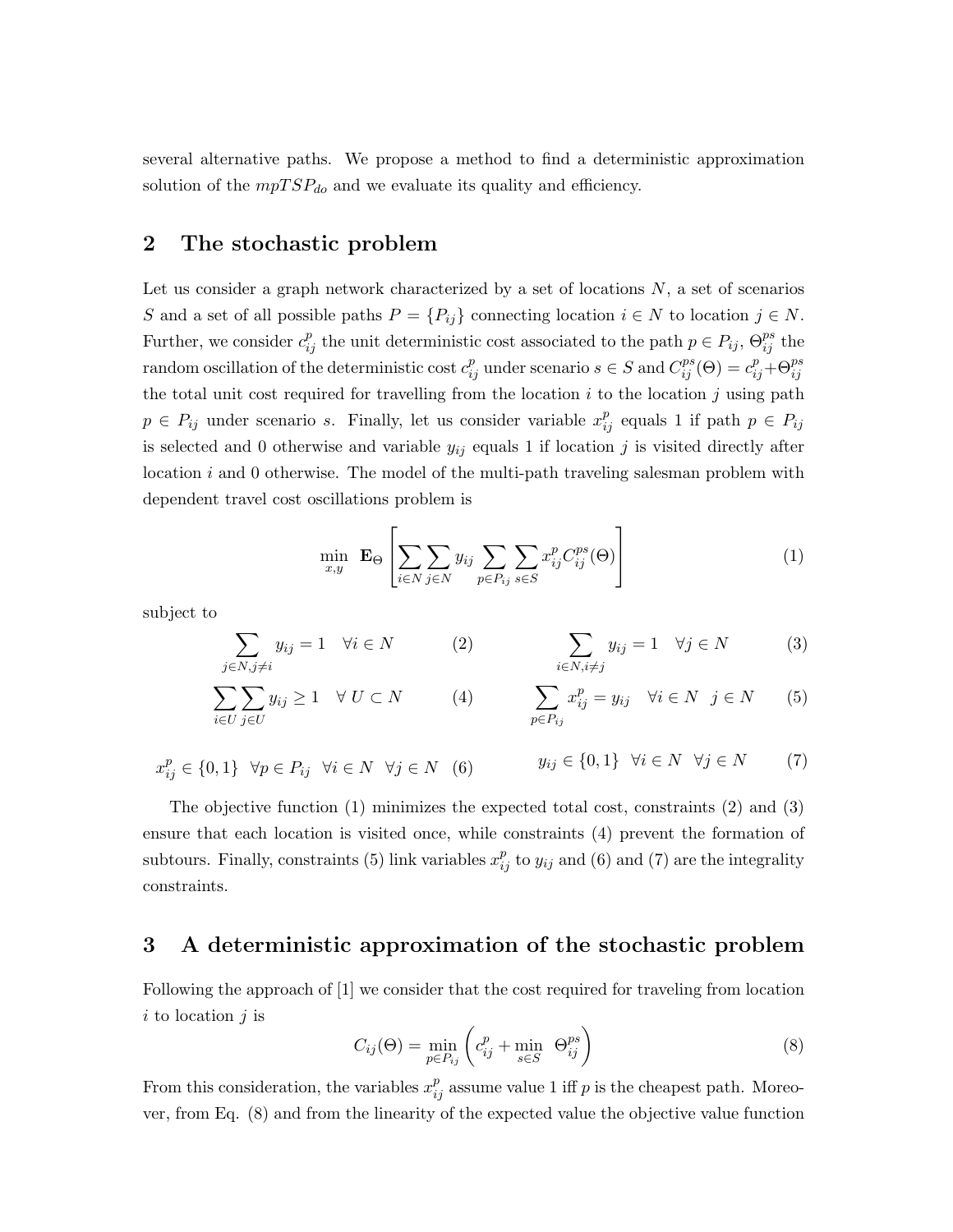(1) becomes

$$
\min_{y} \sum_{i \in N} \sum_{j \in N} \mathbf{E}_{\Theta} \left[ C_{ij}(\Theta) \right] y_{ij} \tag{9}
$$

Unfortunately, the distributions of the  $\Theta_{ij}^{ps}$  are unknown and thus the expected value in (9) is not solvable. In [1] the authors assume that the random cost oscillations  $\Theta_{ij}^{ps}$ are independent and identically distributed random variables with unknown probability distribution. Under a mild assumption on that unknown probability distribution, they give a deterministic approximation of the stochastic problem.

In this paper we want to relax the independence assumption of the random cost oscillations. We assume that these oscillations are not anymore independent but just asymptotically independent. This very mild assumption addresses the traffic congestion effects where these oscillations cannot be considered independent any more.

**Definition 3.1** Let  $X_1$  and  $X_2$  be random variables. They are asymptotically independent if

$$
\lim_{r \to -\infty} (P(X_1 < r | X_2 < r) - P(X_1 < r)) = 0 \tag{10}
$$

It is worth noting that by subtracting from all random cost oscillations  $\Theta_{ij}^{ps}$  a constant  $\alpha_{|S|}$  and by dividing the resulting variables by any other constant  $\gamma_{|S|} > 0$  the solution of the problem does not change. Hence, the cost  $C_{ij}(\Theta)$  becomes

$$
C_{ij}(\Theta) = \min_{p \in P_{ij}} \left( c_{ij}^p + \min_{s \in S} \left( \frac{\Theta_{ij}^{ps} - \alpha_{|S|}}{\gamma_{|S|}} \right) \right)
$$
(11)

Let  $F_{ij}^p = P(\Theta_{ij}^{ps} > x)$  be the unknown survival function of the random oscillations  $\Theta_{ij}^{ps}$ , We proved in [2] the following theorem

**Theorem 3.1** Assuming that the random cost oscillations  $\Theta_{ij}^{p_1s}$  and  $\Theta_{ij}^{p_2s}$  are asymptotic independent  $\forall$   $p_1, p_2 \in P_{ij}$  under each scenario s and that we choose  $\alpha_{|S|}$  and  $\gamma_{|S|}$  such that

$$
\lim_{|S| \to \infty} \left( F_{ij}^p \left( \gamma_{|S|} x - \alpha_{|S|} \right) \right)^{|S|} = \exp \left( -e^{\beta x} \right) \quad \text{for some real number} \quad \beta > 0, \tag{12}
$$

then

$$
\lim_{|S| \to \infty} P(C_{ij}(\Theta) > x) = e^{-A_{ij}e^{\beta x}}, \quad \text{where} \quad A_{ij} = \sum_{p \in P_{ij}} e^{-\beta c_{ij}^p} \quad \forall i \in N \quad \forall j \in N \tag{13}
$$

It is worth noting that (12) is a mild assumption as, for suitable constants  $\alpha_{|S|}$  and  $\gamma_{|S|}$ , it holds for several distributions. If  $|S|$  is large enough, the limit obtained in (13) can be used as the survival function of the costs  $C_{ij}(\Theta)$ . Thus, after some manipulations, the expected value in (9) becomes

$$
\mathbf{E}_{\Theta}\left[C_{ij}(\Theta)\right] \approx \int_{-\infty}^{+\infty} x e^{-A_{ij}e^{x}} A_{ij} e^{x} dx = -\frac{1}{\beta} (\ln(A_{ij}) + \gamma)
$$
(14)